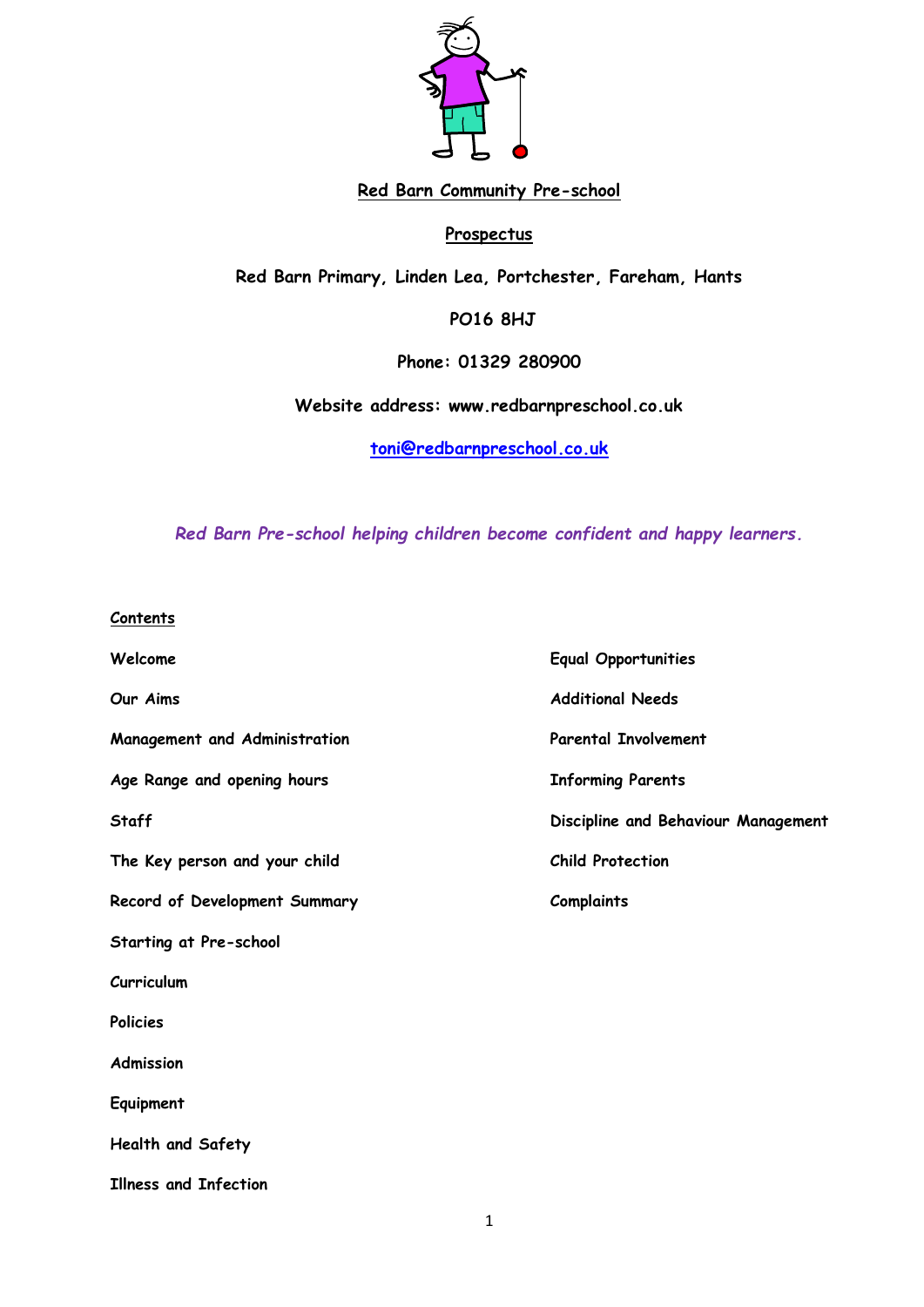## **Welcome**

Welcome to the prospectus for Red Barn Community Pre-school. The aim of this booklet is to give parents and prospective parents of the setting the opportunity to learn the ethos and workings of the pre-school and find out how they can best help their child get the most out of their time at Red Barn.

### **Our Aims**

With the support and co-operation of parents, we aim to provide a safe, secure and stimulating environment for your children, where they can:

- **Play, learn and enjoy themselves.**
- **Develop independence, communication skills and the ability to concentrate.**
- **Learn to co-operate with adults and other children.**
- **Build self-confidence and learn to take pleasure in new experiences.**

**We offer children and parents a service that promotes equality and values diversity.**

### **We aim to ensure that each child:**

**Is in a safe and stimulating environment**

**Is given generous care and attention,** because of our ratio of qualified staff to children.

**Has the chance to join with other children and adults to live, play, work and learn together.**

**Is helped to take forward her/his learning and development by being helped to build on what she/he already knows and has already achieved.**

**Has a personal key person who makes sure each child makes satisfying progress.**

**Is in a setting that sees parents as partners in helping each child learn and develop.**

**Is in a setting in which parents help to shape the service it offers.**

### **Management and Administration**

Red Barn Community Pre-school, a registered charity, is overseen by a committee which includes representation from parents and school staff. The committee meets once or twice a term and holds its Annual General Meeting in the autumn term. Any parents interested in serving on the committee are most welcome and should contact staff for further details.

### **Preschool Committee**

The Committee is responsible for reviewing both policy and practice, and for the employment of staff. Day to day management of the setting is in the hands of an experienced and qualified manager and Deputy Manager. The Committee members include existing preschool parents; ex parents; and the Head Teacher of Red Barn Primary School. The Chair Person, Lorna Newnham is an ex parent. We welcome new members to join the committee whenever possible.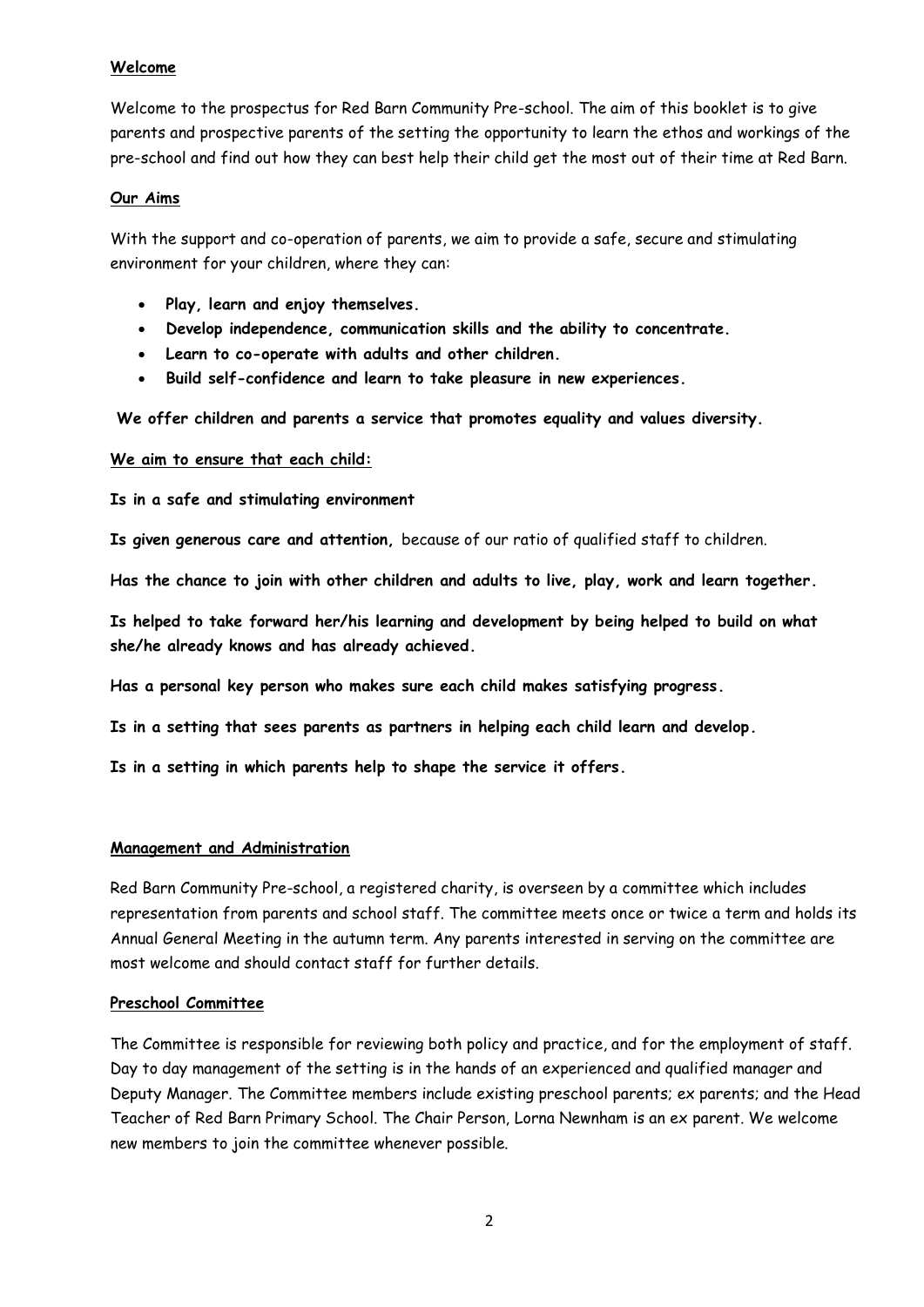All Pre-schools are subject to regular inspections from OFSTED. The Pre-school is registered with Hampshire County Council and a copy of our Certificate of Registration is displayed on our notice board together with our insurance certificate.

Red Barn Community Pre-school was last inspected in October 2019 and the quality of provision was deemed to be GOOD. The full report is available on request and can be viewed on the OFSTED website.

### **Age range, opening hours and fees**

We accept children from the age of 2 years and 6 months to 4 years of age. The pre-school is open each day Monday to Friday and offers flexible care between the hours of 8.00am to 4.00pm.

The government funds both three and four-year-old children born within certain dates, for up to 15 hours of pre-school provision per week, or 30 hours if you meet the government criteria. The pre-school will advise you when your child qualifies for this free provision. Funding is also available for some twoyear-old children; however, there are certain criteria you will need to meet. Please speak to a member of staff if you have any questions about funding or visit the Childcare choices website at www.childcarechoices.gov.uk

Fees are payable as follows;

Our hourly rate is currently £4.30 per hour, rising to £4.50 from September 2021. Bills are issued half- termly in advance and payment should be made within four weeks of the billing date. Late payment cannot be tolerated as it has an impact on all of the children and their parents and could result in your child's pre-school hours being reduced /withdrawn. Parents with hardship may contact the manager or chair in confidence.

### **Staff**

The regular staff in our pre-school are:

Toni Harrison- Manager/Emotional Health Coordinator. BA Hons Education and Training Studies Level 6

Christine Hayter-Deputy Manager. Health and Safety Officer. Level 3 NVQ

Sally Osmond – Pre-school Practitioner. Level 3 Diploma

Katy Hofmann – Pre-school Practitioner/ Special Educational Needs Coordiantor (SENCO). Level 3 NVQ

Sarah Gray - Preschool Practitioner. Level 3 NVQ

Paige Shann – Preschool Practitioner. Level 3 Diploma

The adult to child ratio varies according to age group. It is never less than 1:8 and for children under the age of 3 the ratio is 1:4. Individual care and attention is made possible by this ratio.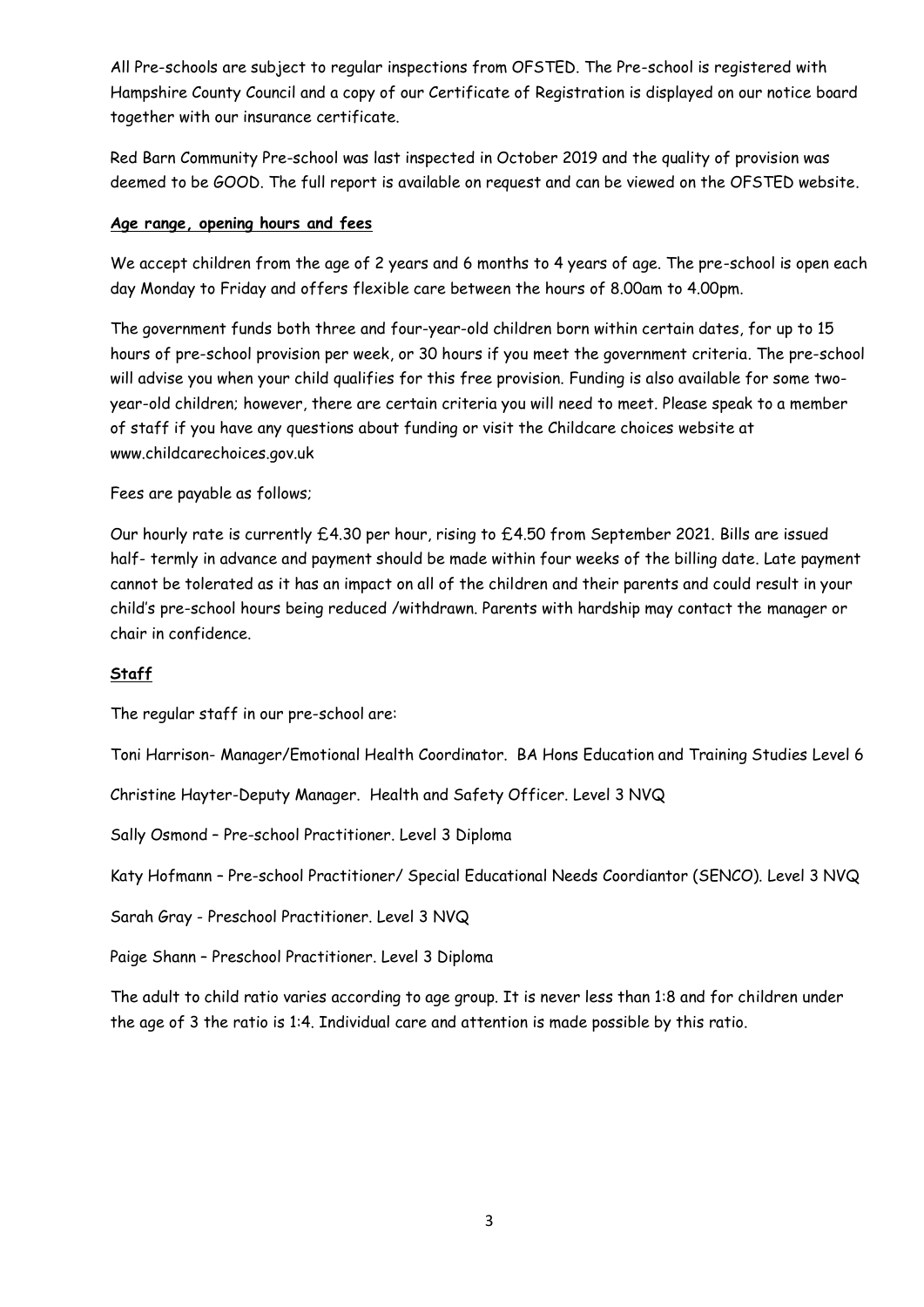## **The Key Person and your child**

Our setting uses a key person approach. This means that each member of staff has a group of children for whom she/he is particularly responsible.

Your child's key person will be the one who works with you to make sure that the care and education we provide is right for your child's particular needs and interests. When your child first starts at the setting she/he will help your child to settle and will care for them throughout your child's time at the setting.

If your child's Key Person is away from the setting for any reason, then a buddy Key Person will be responsible for caring for your child. Both your Key Person and buddy will be introduced to you when your child starts at the setting.

# **Record of Development Summary**

The setting keeps a record of development for each child. Staff and parents working together on their child's individual learning journey is one of the ways in which the key person and parents work in partnership. Your child's record helps us to celebrate together their achievements and to work to provide what your child needs for their well-being and to make progress.

Your child's key person will work with you to keep this record. To do this, you and she/he will collect information about your child's needs, activities, interests and achievements. This information will enable the key person to identify your child's stage of progress. You and the key person will then decide on how to help your child move onto the next stage. Each individual child's progress is recorded and monitored by using an electronic journal system called 'Tapestry'. This system allows parents to view their child's progress at any time from home. It also allows you, as parents and carers to add your own observations or comments, enabling us to work together effectively.

### **Starting Pre-school**

We want children to feel safe and happy in the absence of their parents and to recognise other adults as a source of authority, help and friendship. The child who is tense or unhappy will not be able to play or learn properly, so it is important for parents and pre-school staff to work together to help the child feel confident and secure within the group. This may take longer for some children and parents should not feel worried if their child takes a while to settle. In order to feel free to explore and experiment with all kinds of materials, including messy ones, it is best to send children in clothes that are easily washed or not too new. It is good for children to practise the skills that will make them independent. Simple clothing which they can handle themselves will enable them to go to the toilet when they want and take off outdoor clothes without being too dependent on other people's help.

The pre-school will accept children in nappies and will be supportive with toilet training when ready. We do ask that your child is changed prior to their pre-school session. Nappies and wipes are to be provided by the parents.

Pre-school staff are always ready and willing to talk to parents about their ideas, views or questions. We are here as a source of support to not only your child, but to the family as a whole. Please feel free to ask us if you require any help with anything.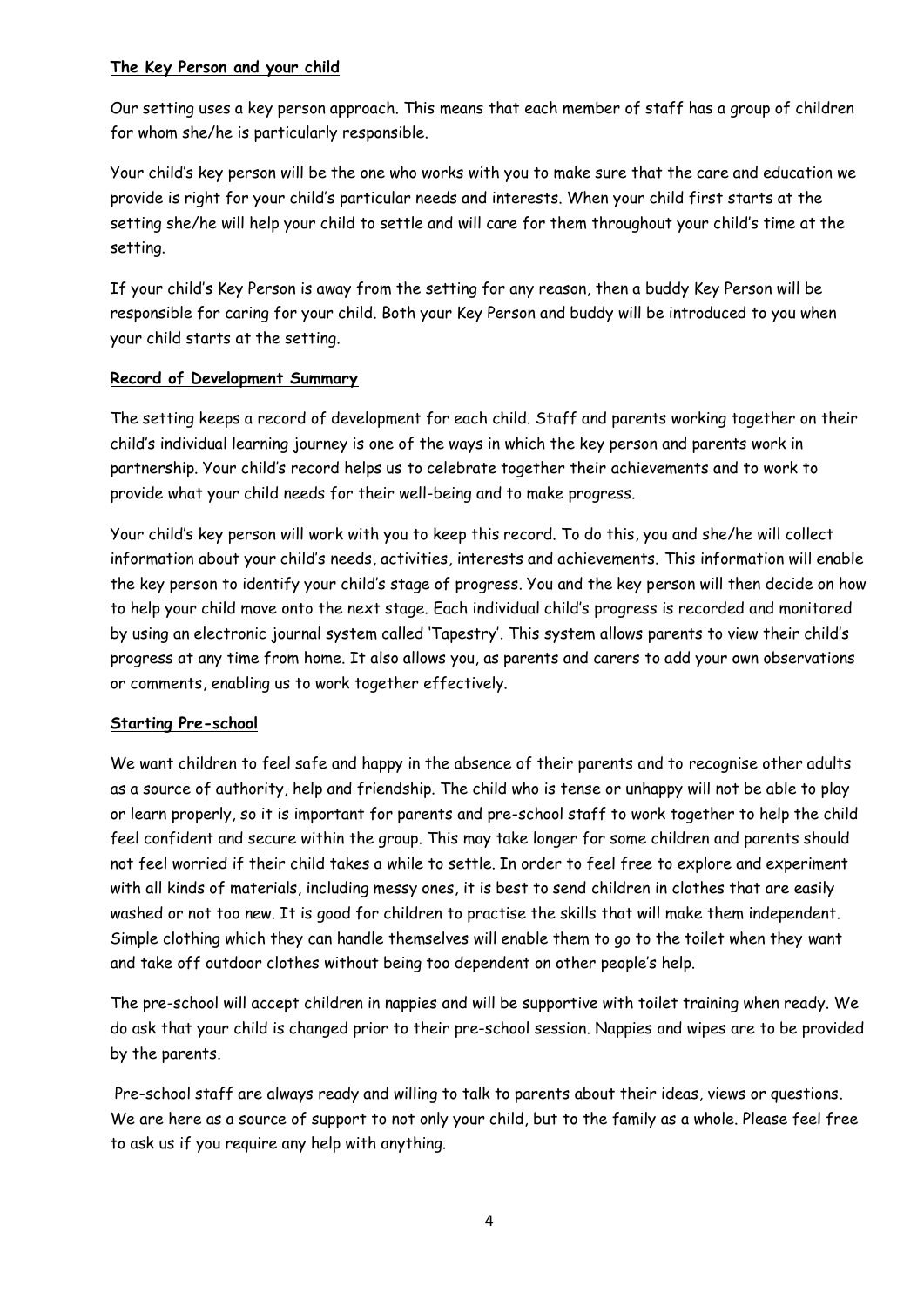## **Curriculum**

The Pre-school follows the Early Years Foundation Stage Profile, which leads to nationally approved Early Learning Goals. Each child's learning is carefully planned and tailored to each individual child's needs and interests.

Priority is given to fostering Personal, Social and Emotional development, Communication and Language and Physical development.

Each area of the curriculum and how we encourage development in that area is briefly described below:

## **Prime Areas**

### Personal, Social and Emotional Development

Children are encouraged to have positive attitude towards themselves and others. They learn to build relationships within the group, to be aware of their social surroundings, to share and help others. They are encouraged to become independent and confident learners by the adults and children around them; this means having set boundaries; positive role-models and lots of encouragement and praise for their achievements.

# Communication and Language

In both small and large groups children are encouraged to extend their vocabulary by talking and listening, and by hearing and responding to stories, songs and rhymes. Using the outside environment to talk about the sounds around them and learn to distinguish between them. Adults are there to encourage new vocabulary, model language and promote an environment that allows the children to be listened to while also encouraging them to listen to others.

### Physical Development

We have an extensive outdoor area and equipment that encourages children to develop or enhance their balancing, sliding, running, climbing, stretching and overall motor skills. We have ball games to help with hand/eye co-ordination; large construction toys to build and balance and a fantastic climbing structure to promote the physical skills that young children need. We also undertake activities and provide resources to promote fine motor skills such as colouring, cutting and playing with manipulative toys.

### **Specific Areas**

### Literacy

Children are helped to understand that written symbols carry meaning and when ready they will learn to use these symbols for themselves. We have a well-stocked book area which gives children every opportunity and encouragement to become familiar with books and take them home to share with parents/carers. We provide opportunities throughout the day for children to share books with the adults in the setting on either a 1:1 basis or as a group.

Mark-making equipment is freely available around the environment, both indoors and outside, so that children can partake in early writing and drawing activities as they wish.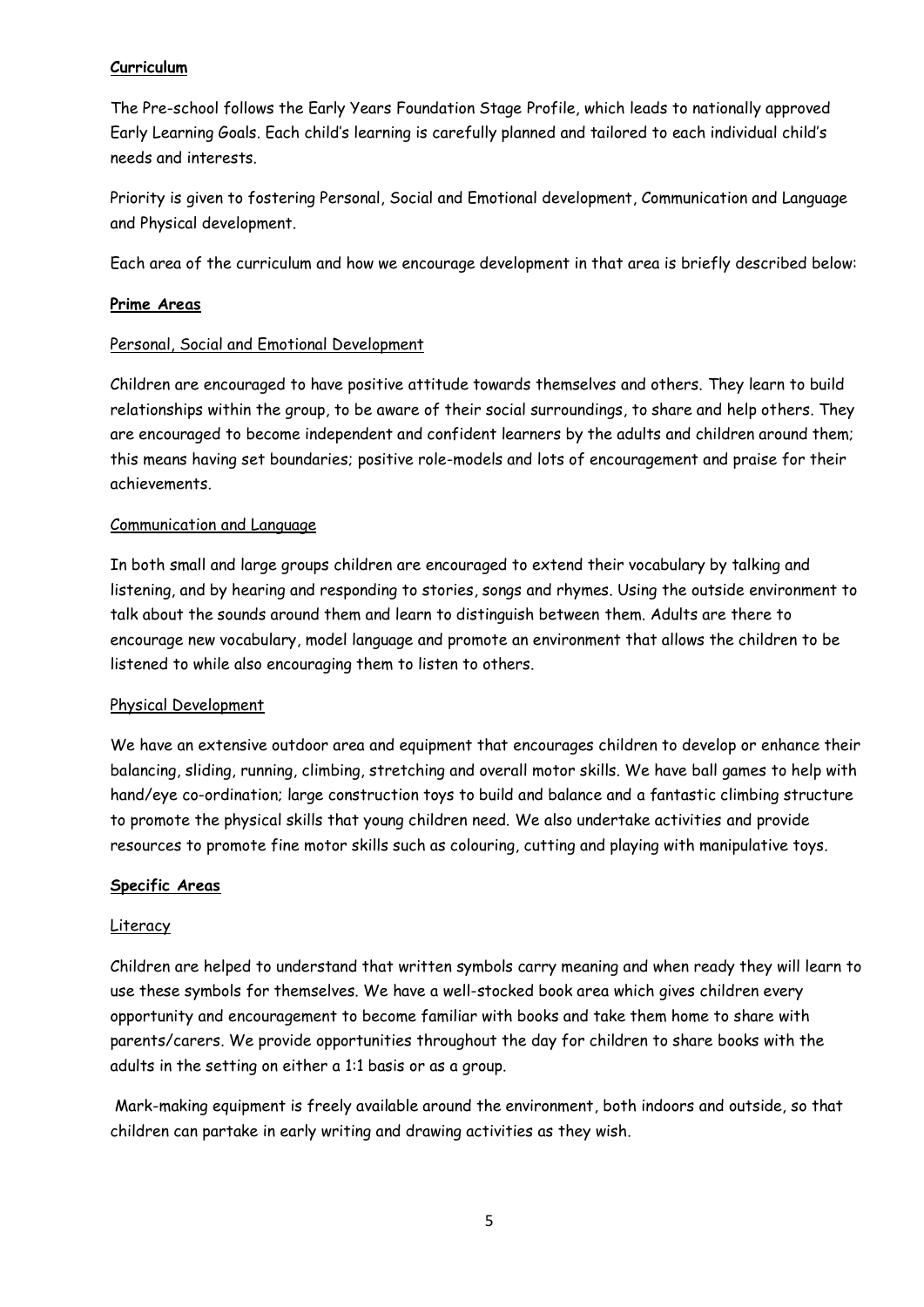# **Mathematics**

Children are encouraged to become familiar with sorting, matching, ordering, sequencing and counting activities that form the basis for early mathematics. Songs, games and picture books help them to become aware of number symbols and sequences. Resources are displayed all around the pre-school to support this and are stored at a level that encourages the children to explore mathematics independently.

## Understanding the World

The children are encouraged to experiment with a range of natural and manufactured materials. They are assisted in exploring and understanding their environment, both within the group and in the wider community.

Understanding the world is promoted using the preschool garden where the children participate in the planting of flowers, fruit and vegetables and are encouraged to look after them as they grow. We visit the school pond looking for tadpoles and mini beasts throughout the year and talk to the children about life cycles and nature.

We promote the use of technology within the setting and encourage children to use the tablets, digital cameras, calculators, torches and other technological resources.

# Expressive Art and Design

Children are encouraged to use a wide range of resources in order to express their own ideas and feelings. Art equipment including paint, glue, crayons, pencils and a variety of materials provides for open ended exploration of colour, shape and texture and the development of skills in painting, drawing and collage.

Our setting provides a permanent role- play area with a wide range of resources that will encourage imaginative play. This area is sometimes themed to meet the children's interests that have been shown in their play e.g. a cafe, pet shop, frozen castle, pirate ship.

We encourage music-making, dancing and singing activities by providing the children with various types of music or instruments and time each day to sing favourite songs.

### **Policies**

All of our policies are designed to offer the best possible experience for the children and their families within the group. They are reviewed annually and comments and suggestions from parents are always welcome. Policies are available to view in the policy folder displayed in the foyer or on the preschool website (see first page for web address). We can email these to parents or make copies for you take home upon request.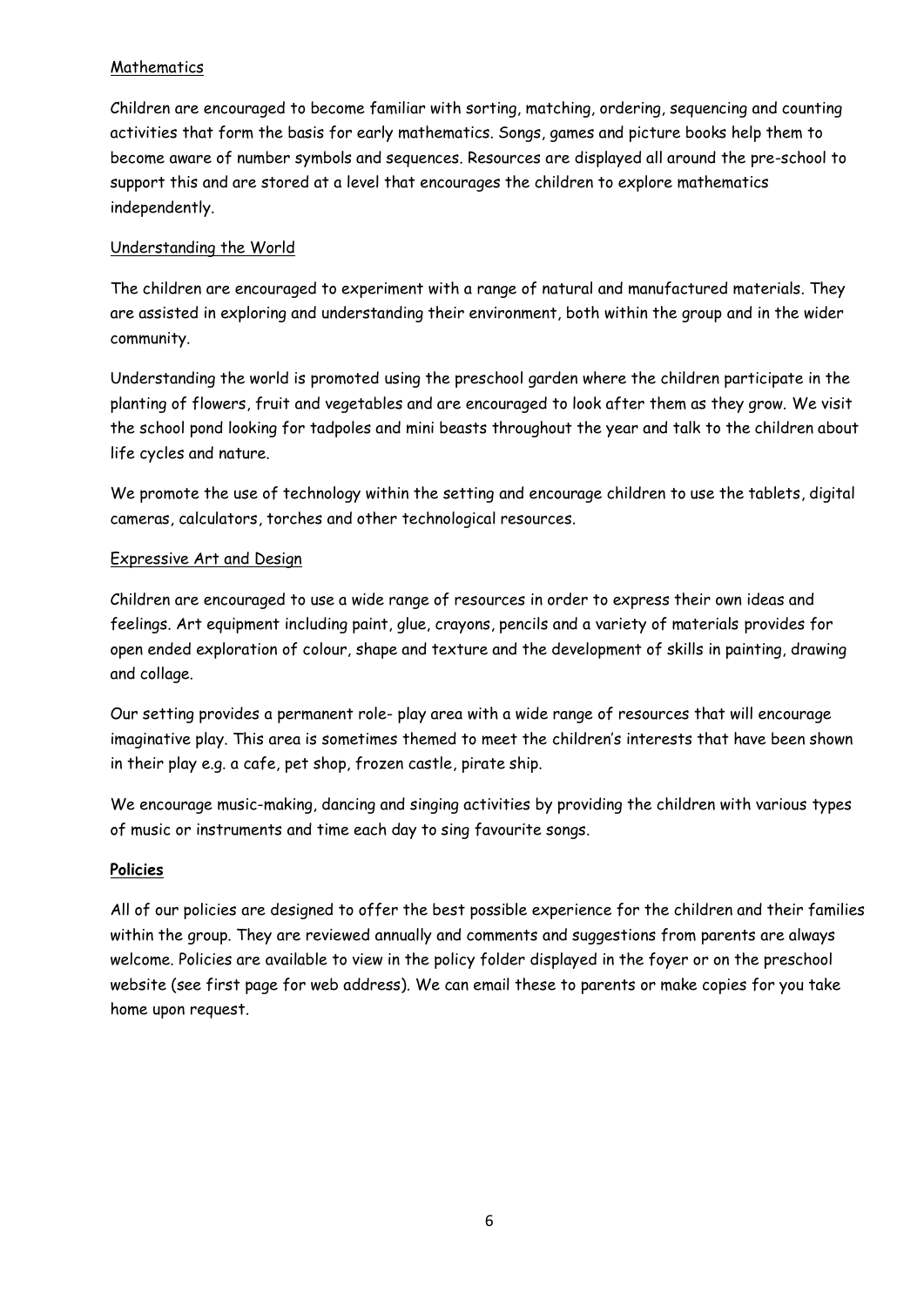## **Admissions**

In the event of over subscription, a waiting list is operated, and priority is given to:

- 1. Children in receipt of government funding
- 2. Parents with siblings at Red Barn Community Pre-school
- 3. Parents with siblings at Red Barn Primary School.
- 4. Children living within the area of Portchester

We try wherever possible to ensure that all children are allocated 15 hours when in receipt of government funding, however we do get very busy and this is not always possible.

# **Equipment**

The toys and equipment in pre-school provide opportunities for children, with adult help, to develop new skills and concepts in the course of their play and exploration. They are appropriate for the ages and developmental stages of the children and conform to all relevant safety regulations.

# **Health and Safety**

General safety standards in the group are regularly monitored and we are fully insured. All of our staff are trained in Paediatric first aid, and a correctly stocked first aid box is always available. Any injury which occurs is noted in the accident book and the person collecting the child is informed. If a child comes into preschool with an existing injury, this will be recorded too, and parents are required to complete the form. If someone unknown to staff is to collect the child, staff will require that a password (agreed with the child's parents beforehand) is given before the child is permitted to leave the premises. Persons collecting children from preschool must be over the age of 16 years old.

We can only administer medication that has been prescribed. Parents or carers must complete a medication permission form before any medication can be administered by a member of staff. The staff will also enter this information into the medication book with the parent and this must be signed by the parent each day that the medication is administered. All medication must be kept in its original packaging with the information labels intact. It will always be stored in the preschool office (unless it requires refrigeration).

### **Illness and infection**

Parents are asked to keep their child home if they have any illness. We would ask that parents inform the pre-school of the nature of the illness so that other parents can be alerted if necessary. It is requested that children are kept at home for 48 hours after an incident of vomiting or diarrhoea.

### **Covid -19**

Due to the Covid 19 Pandemic (Coronavirus) we have had to take extra precautions to lower the risks to staff, children and their families. Children and staff are not permitted to come to preschool if they, or anyone in their household, are displaying symptoms of Covid 19. These symptoms include:

- A high temperature (over 37.6)
- A new persistent cough
- Loss of taste and/or smell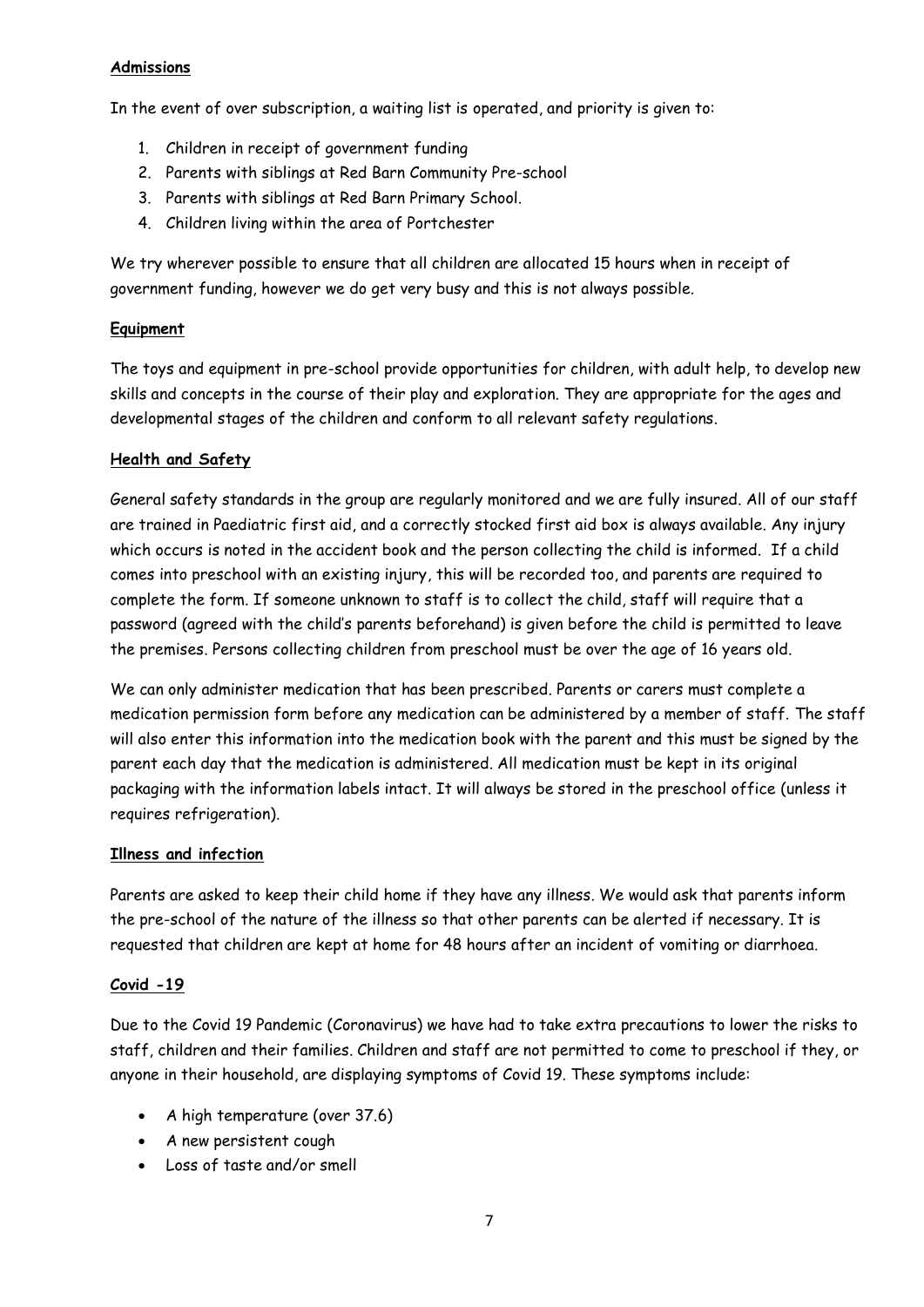If a staff member or child displays symptoms of Covid 19 whilst attending the setting they will be sent home immediately to self-isolate for the government recommended time and a PCR test will be required. Testing is available for anyone displaying symptoms and this must be carried out as soon as possible. The individual will not be able to return to the preschool until they have either:

- Received a negative test result and symptoms have ceased.
- Completed the isolation period after a positive test (and until symptoms cease).

The preschool is doing its utmost to lower the risks to everyone attending. Regular cleaning takes place throughout the day and staff are vigilant in ensuring that they and the children wash their hands thoroughly throughout the day. All government guidelines are carefully followed, and care is taken to keep up-to-date with the changes as they are announced.

### **Equal Opportunities**

We believe that the group's activities should be open to all children and families. No child will be discriminated against in the terms of religion, race or culture, disability and gender. All children will be treated as individuals.

### **Additional Needs**

Our pre-school aims to have regard to the Department for Educational Code of Practice on the Identification and Assessment of Additional Educational Needs, and to provide welcome and appropriate learning opportunities for all children. We will work in liaison with staff outside the group including speech therapists, health visitors, psychologists, social workers and paediatricians to meet children's specific needs. In certain circumstances, a trial period may be arranged for the benefit of the child, staff and the group.

### **Parental Involvement**

We encourage parents to play an active part in the management of the group. Anyone who would like to share their skills with the children is welcome to do so, e.g. art work, story-telling, shared reading, playing a musical instrument.

### **Informing Parents**

We keep parents informed using the notice board; via Tapestry; regular newsletters, and meetings between parents and the children's key person. We are also available wherever possible to discuss any problems and concerns, or even just to update parents on their child's day.

### **Discipline and Behaviour Management**

We believe that children and adults flourish in an ordered environment in which everyone knows what is expected of them, where children are free to develop their play and learning without fear of being hurt or hindered by anyone else.

We aim to work towards a situation in which children can develop self-discipline and self-esteem in an atmosphere of mutual respect and encouragement.

We try to distract children before an incident occurs. However, should this prove impossible, staff will endeavour to reason with the child, emphasising what would have been more appropriate behaviour.